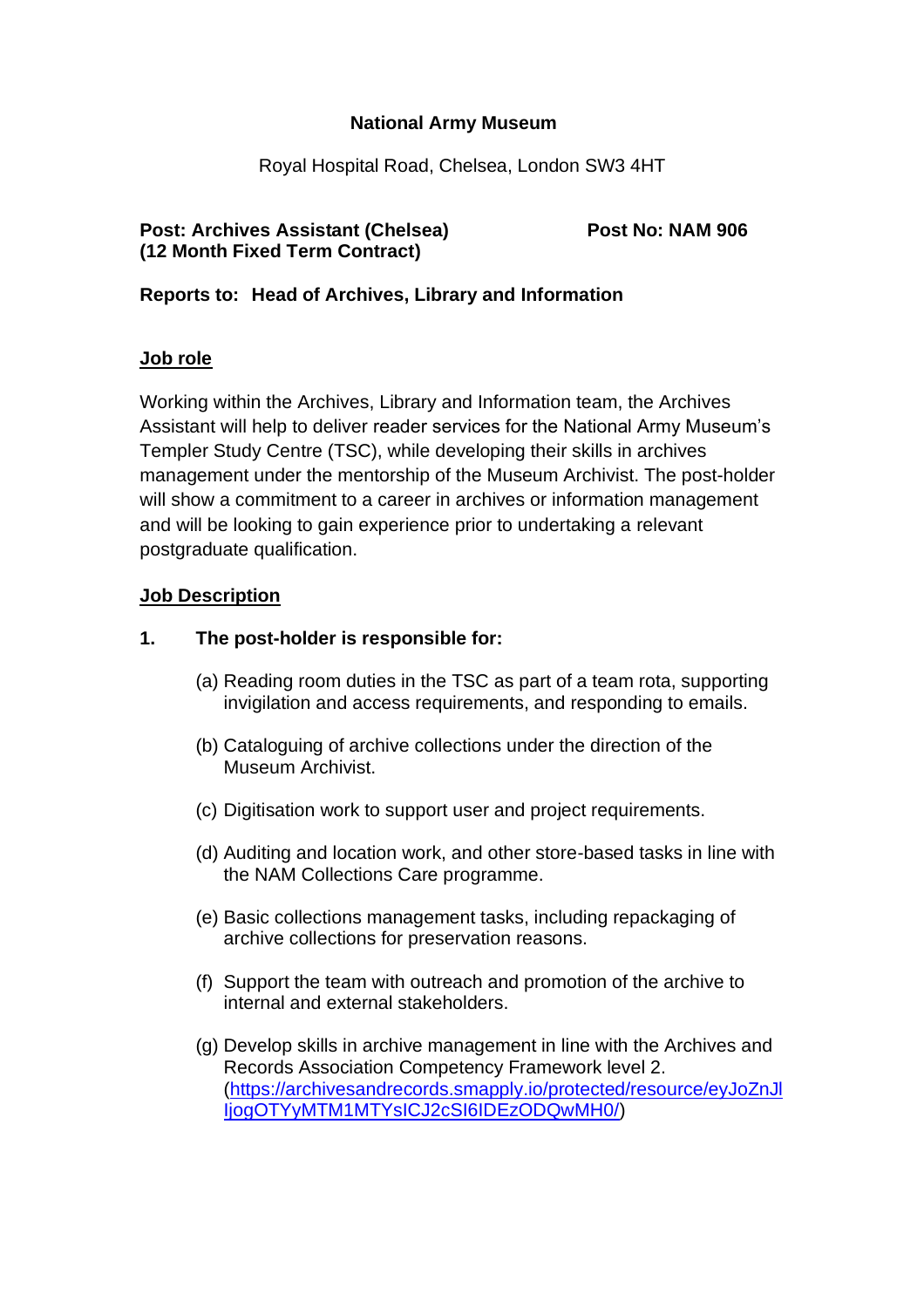# **2. Resource Management**

- (a) Helping to collect and produce statistics in terms of use and development of the archive collections.
- (b) Supporting the management of volunteers working with the archive collections.

## **3. Internal Relationships**

(a) Works as part of the Archives and Library team, alongside the Archivists, Librarian, and Reading Room staff.

## **4. External Relationships**

(a) Participate in networking groups of archivists from the London museums and galleries.

## **5. Health & Safety**

- (a) Be committed to good health and safety and access practice, ensuring familiarity and compliance with Museum policies, procedures and guidelines and the health and safety of visitors, staff, volunteers and contractors at all times.
- (b) The position may entail standing or limited moving around for periods of time and lifting boxes (up to approx. 6kg) and will involve working at height using library steps/ladders.

# **5. Knowledge Management and Development**

- (a) Developing a good understanding of processes and procedures relating to the management of archive collections.
- (b) Developing skills in basic collections management within the context of museums.
- (c) Supporting the deliverance of internal and external talks and tours as required.

#### **6. In addition, the post-holder is required to:-**

(a) Be committed to good health and safety and access practice, ensuring familiarity and compliance with Museum policies, procedures and guidelines and the health and safety of visitors, staff, volunteers and contractors at all times.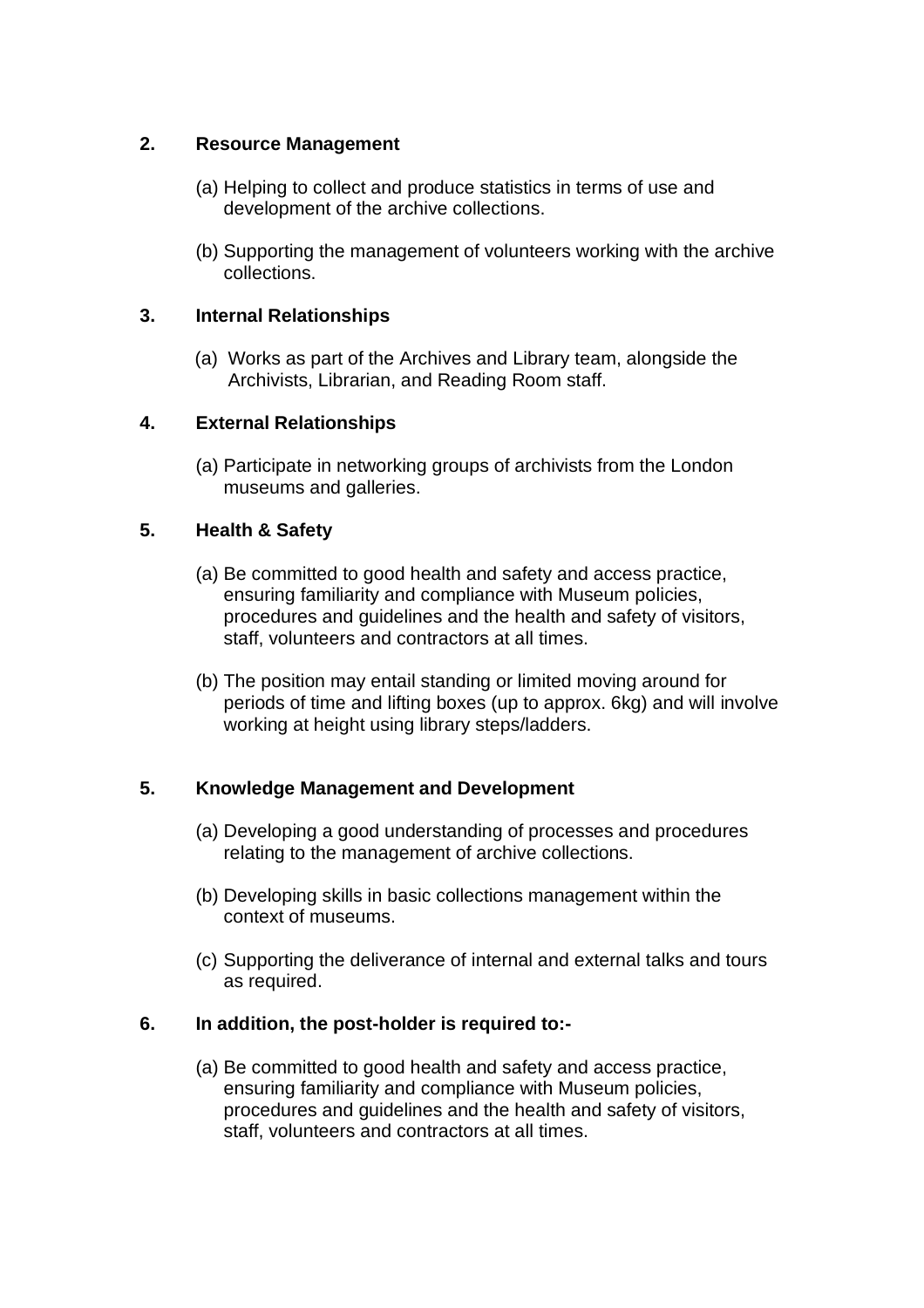- (b) Act in every way so as to preserve the Museum's reputation and good name in all areas of its work and be fully committed to openness and transparency in all its dealings.
- (c) Ensure that the Museum's Accounting and Financial procedures are strictly adhered to and embed a culture of control and financial discipline.
- (c) To play a full part in the generation of income, and to avoid breaches of financial regularity and propriety, the misapplication of funds, or waste of resources. Effectively managing delegated budgets and projects and be responsible for the proper exercise, as instructed, of any delegated financial powers, having express regard to the Director's appointment as the Museum's Accounting Officer. To promote efficient and cost-effective methods of working to keep strictly within planned budget allocations, as set by the Senior Leadership Team.
- (e) Take due care to assess and manage risk, having regard to the NAM's Risk Management Policy; (*Risk Management at the NAM: Matrix of Risks*).
- (f) Carry out his/her duties in accordance with the NAM's Equal Opportunities Policy.
- (g) Travel to and operate from the National Army Museum's outstations or locations where the Collection, or parts of the Collection, or other NAM property or services are held, or carried on, as and when necessary. The post-holder will be required to work off-site including at the Museum's facilities at Stevenage. UK and some foreign travel may be required.
- (h) The post-holder will be based at the Museum in Chelsea.
- (h) The post-holder must co-operate fully with the Management of the NAM in pursuance of the Museum's aims, as set out in its Royal Charter, and to enhance the Museum's standing and reputation through its contacts with the public and the media. This will include membership of various development and other teams set up from time-to-time and reporting to the Director and Senior Leadership Team.
- (i) If the Museum's operational needs make it necessary, the postholder may be assigned to any other Museum Team or Division.
- 8. The appointment is a fixed-term contract for 12 months, subject to a three-month probation period, and full-time, working 37 hours per week, 5 days out of 7. Additional evening and weekend working may be required. The salary is £25,388pa (inclusive) with a Joint Contributory Pension operated under the NEST Scheme.